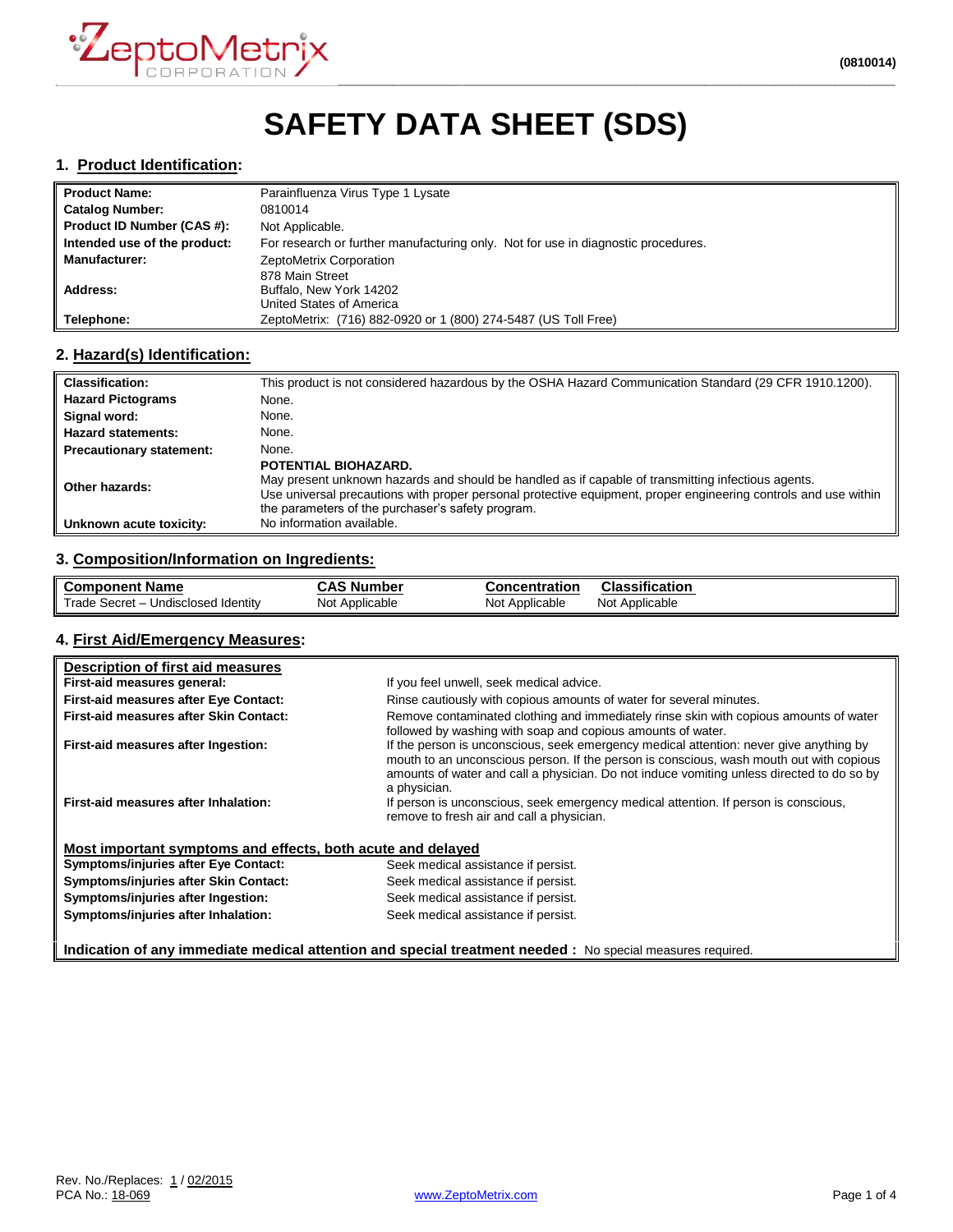

## **5. Fire and Explosion Measures:**

| <b>Extinguishing Media</b><br>Suitable extinguishing media:<br>Unsuitable extinguishing media: | Use an extinguishing agent suitable for the surrounding area.<br>Use an extinguishing agent suitable for the surrounding area. |
|------------------------------------------------------------------------------------------------|--------------------------------------------------------------------------------------------------------------------------------|
| Special hazards arising from the substance or mixture                                          |                                                                                                                                |
| Fire hazard:                                                                                   | No known hazards.                                                                                                              |
| <b>Explosion hazard:</b>                                                                       | No known hazards.                                                                                                              |
| <b>Reactivity:</b>                                                                             | No known hazards.                                                                                                              |
| <b>Advice for firefighters</b>                                                                 |                                                                                                                                |
| <b>Firefighting instructions:</b>                                                              | Exercise caution when fighting a fire.                                                                                         |
| Protection during firefighting:                                                                | Firefighters should wear protective gear. Do not enter fire area without proper protective                                     |
|                                                                                                | equipment, including respiratory protection.                                                                                   |

### **6. Accidental Release Measures:**

| Personal precautions, protective equipment and emergency procedures |                                                                                  |  |
|---------------------------------------------------------------------|----------------------------------------------------------------------------------|--|
| <b>General measures:</b>                                            | Use appropriate personal protective equipment (PPE) and appropriate laboratory   |  |
|                                                                     | procedures.                                                                      |  |
|                                                                     |                                                                                  |  |
| For non-emergency personnel                                         |                                                                                  |  |
| <b>Protective equipment:</b>                                        | Use appropriate personal protective equipment (PPE).                             |  |
| <b>Emergency procedures:</b>                                        | Use appropriate emergency laboratory procedures.                                 |  |
|                                                                     |                                                                                  |  |
| For emergency responders                                            |                                                                                  |  |
| <b>Protective equipment:</b>                                        | Use appropriate personal protective equipment (PPE).                             |  |
| <b>Emergency procedures:</b>                                        | Use appropriate emergency procedures.                                            |  |
|                                                                     |                                                                                  |  |
| Methods and material for containment and cleaning up                |                                                                                  |  |
| For containment:                                                    | Contain material in accordance to State and Federal regulations.                 |  |
| Methods for cleaning up:                                            | Follow and dispose of material in accordance to State and Federal waste disposal |  |
|                                                                     | regulations.                                                                     |  |
|                                                                     |                                                                                  |  |
|                                                                     |                                                                                  |  |

### **7. Handling and Storage:**

| Precautions for safe handling: | Handle in accordance with proper safety procedures.                          |  |
|--------------------------------|------------------------------------------------------------------------------|--|
| <b>Storage conditions:</b>     | Keep container closed when not in use. Do not store in a frost-free freezer. |  |
| Incompatible products:         | No Data Available.                                                           |  |
| Incompatible materials:        | No Data Available.                                                           |  |
| Storage:                       | Recommended storage temperature -65°C or below.                              |  |

### **8. Exposure Controls and Personal Protection:**

| Appropriate engineering controls:     | Use universal precautions. Product may present unknown biohazard.                        |
|---------------------------------------|------------------------------------------------------------------------------------------|
| <b>Personal Protective Equipment:</b> | Use laboratory coat, protective gloves, safety glasses and suitable protective clothing. |
| Pictograms:                           |                                                                                          |
| <b>Eye/Face protection:</b>           | Wear in accordance with good laboratory practices and safety procedures.                 |
| Skin and body protection:             | Wear in accordance with good laboratory practices and safety procedures.                 |
| <b>Respiratory protection:</b>        | Wear in accordance with good laboratory practices and safety procedures.                 |
| Hand protection:                      | Wear in accordance with good laboratory practices and safety procedures.                 |
| <b>Mechanical protection:</b>         | Wear in accordance with good laboratory practices and safety procedures.                 |
| Special work practices:               | Follow purchaser's safety program.                                                       |
|                                       |                                                                                          |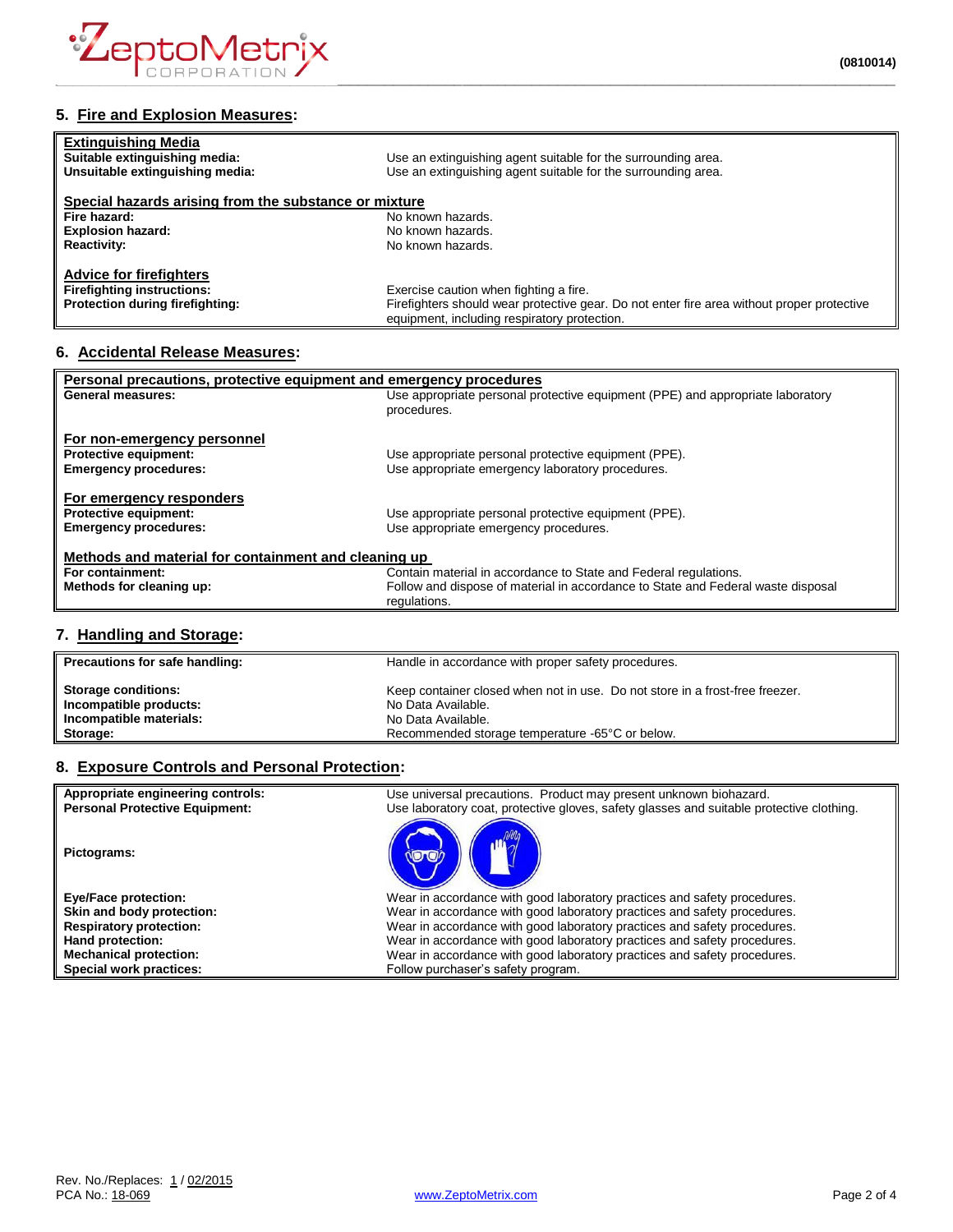

# **9. Physical and Chemical Properties:**

| <b>Physical State:</b>                        | Liquid at room temperature.                 |
|-----------------------------------------------|---------------------------------------------|
| Appearance/color:                             | Cloudy to clear, may be whitish in color.   |
| Odor:                                         | No Data Available.                          |
| Odor threshold:                               | No Data Available.                          |
| pH:                                           | No Data Available.                          |
| Melting point/freezing point:                 | No Data Available.                          |
| <b>Boiling point:</b>                         | No Data Available.                          |
| Flash point:                                  | No Data Available.                          |
| <b>Evaporation rate:</b>                      | No Data Available.                          |
| Flammability:                                 | No Data Available.                          |
| Upper/lower flammability or explosive limits: | No Data Available.                          |
| Vapor pressure:                               | No Data Available.                          |
| Vapor density:                                | No Data Available.                          |
| <b>Relative density:</b>                      | No Data Available.                          |
| Solubility(ies):                              | No Data Available.                          |
| <b>Partition coefficient:</b>                 | No Data Available.                          |
| Auto-ignition temperature:                    | No Data Available.                          |
| Decomposition temperature:                    | No Data Available.                          |
| Viscosity:                                    | No Data Available.                          |
| <b>Other information:</b>                     | Proteins may settle. Mix gently before use. |

# **10. Stability and Reactivity:**

| <b>Reactivity:</b>                  | No Data Available.                                                                  |
|-------------------------------------|-------------------------------------------------------------------------------------|
| <b>Chemical stability:</b>          | The product is stable.                                                              |
| Possibility of hazardous reactions: | Under normal conditions of storage and use, hazardous reactions will not occur.     |
| <b>Conditions to avoid:</b>         | No Data Available.                                                                  |
| Incompatible materials:             | No Data Available.                                                                  |
| Hazardous decomposition products:   | Under normal conditions of storage and use, hazardous decomposition products should |
|                                     | not be produced.                                                                    |

## **11. Toxicological Information:**

| <b>Skin corrosion/irritation:</b>                   | No Data Available. |
|-----------------------------------------------------|--------------------|
| Eye damage/irritation:                              | No Data Available. |
| <b>Respiratory damage/irritation:</b>               | No Data Available. |
| Ingestion damage/irritation:                        | No Data Available. |
| Specific target organ toxicity (single exposure):   | No Data Available. |
| Specific target organ toxicity (repeated exposure): | No Data Available. |
| Numerical measure of toxicity:                      | No Data Available. |
| Symptoms/injuries after skin contact:               | No Data Available. |
| Symptoms/injuries after eye contact:                | No Data Available. |
| Symptoms/injuries after inhalation:                 | No Data Available. |
| Symptoms/injuries after ingestion:                  | No Data Available. |

### **12. Ecological Information:**

| Ecotoxicity:                      | No Data Available. |
|-----------------------------------|--------------------|
| Persistence and degradability:    | No Data Available. |
| <b>Bioaccumulative potential:</b> | No Data Available. |
| Mobility in soil:                 | No Data Available. |
| Other adverse effects:            | No Data Available. |

## **13. Disposal Information:**

| Mae<br>aisnos.<br>эл.<br>טו | State<br>local<br>and<br><b>Dispose</b><br>$-0$ dorc<br>$\mathbf{r}$<br>$\sim$<br>dich<br>$\overline{a}$<br>$11100 + 4$<br>'ıal ır<br>13 C<br>organ<br>ււա<br>euulallulis.<br>wd.<br>15 I t<br>euerar<br>аιен<br>dч.<br>นเจมบะ<br>. .<br>. . |
|-----------------------------|----------------------------------------------------------------------------------------------------------------------------------------------------------------------------------------------------------------------------------------------|
|                             |                                                                                                                                                                                                                                              |

# **14. Transport Information:**

| <b>UN number</b>                                                     | Not Regulated.  |
|----------------------------------------------------------------------|-----------------|
| UN proper shipping name                                              | Not Regulated.  |
| <b>Hazard Class</b>                                                  | Not Applicable. |
| <b>Packing group</b>                                                 | Not Applicable. |
| <b>Environmental hazards</b>                                         | Not Applicable. |
| <b>Transport in bulk</b><br>(According to MARPOL 73/78 and IBC Code) | Not Applicable. |
| <b>Special precautions</b>                                           | None.           |